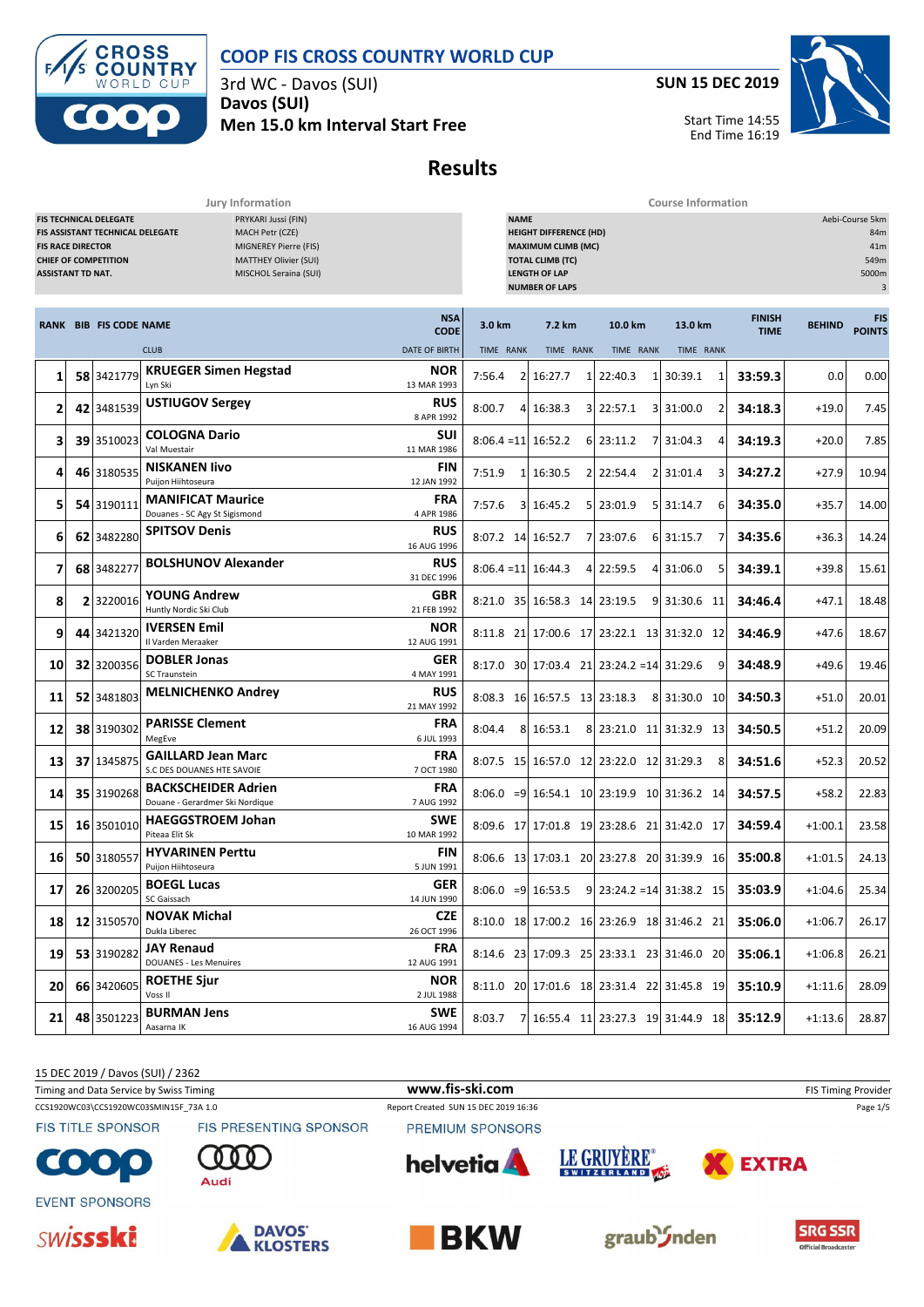

3rd WC - Davos (SUI) **Davos (SUI) Men 15.0 km Interval Start Free** **SUN 15 DEC 2019**

Start Time 14:55

End Time 16:19



### **Results**

|    | <b>RANK BIB FIS CODE NAME</b> |                                                                       | <b>NSA</b><br><b>CODE</b>              | 3.0 km    | 7.2 km    | 10.0 km                                          | 13.0 km   | <b>FINISH</b><br><b>TIME</b> | <b>BEHIND</b> | <b>FIS</b><br><b>POINTS</b> |
|----|-------------------------------|-----------------------------------------------------------------------|----------------------------------------|-----------|-----------|--------------------------------------------------|-----------|------------------------------|---------------|-----------------------------|
|    |                               | <b>CLUB</b>                                                           | <b>DATE OF BIRTH</b>                   | TIME RANK | TIME RANK | TIME RANK                                        | TIME RANK |                              |               |                             |
| 22 | 22 3510342                    | <b>BAUMANN Jonas</b><br>Tambo Spluegen                                | SUI<br>27 MAR 1990                     |           |           | 8:10.3 19 17:04.5 22 23:26.8 17 31:47.5 22       |           | 35:16.9                      | $+1:17.6$     | 30.44                       |
| 23 | 3 3190529                     | <b>LAPALUS Hugo</b><br>C.S la clusaz                                  | <b>U23</b><br><b>FRA</b><br>9 JUL 1998 |           |           | 8:15.8 26 17:11.6 26 23:46.8 27 32:02.7 24       |           | 35:25.0                      | $+1:25.7$     | 33.62                       |
| 24 | 17 3670115                    | <b>PUKHKALO Vitaliy</b>                                               | KAZ<br>9 SEP 1992                      |           |           | 8:25.4 50 17:30.1 = 42 23:57.1 34 32:05.0 26     |           | 35:26.9                      | $+1:27.6$     | 34.36                       |
| 25 | 1 3460018                     | <b>PEPENE Paul Constantin</b><br>CS Dinamo Bucuresti                  | <b>ROU</b><br>21 MAY 1988              |           |           | 8:28.9 = 56 17:28.8 39 23:51.4 30 32:01.4 23     |           | 35:29.3                      | $+1:30.0$     | 35.31                       |
| 26 | 27 3510534                    | <b>KLEE Beda</b><br>Speer Ebnat-Kappel                                | SUI<br>16 JUN 1996                     |           |           | 8:12.0 22 17:08.4 = 23 23:38.2 24 32:03.0 25     |           | 35:29.9                      | $+1:30.6$     | 35.54                       |
| 27 | 41 3490145                    | <b>ROJO Imanol</b><br>ALPINO UZTURRE-RFEDI                            | <b>ESP</b><br>30 NOV 1990              |           |           | 8:20.9 34 17:08.4 = 23 23:41.6 25 32:05.9 27     |           | 35:30.2                      | $+1:30.9$     | 35.66                       |
| 28 | 69 3510351                    | <b>FURGER Roman</b><br>Schattdorf                                     | SUI<br>10 FEB 1990                     |           |           | 8:16.6 28 17:17.4 27 23:42.1 26 32:10.1 28       |           | 35:33.0                      | $+1:33.7$     | 36.76                       |
| 29 | 9 3500991                     | <b>WESTBERG Karl-Johan</b><br>Boraas Sk                               | <b>SWE</b><br>9 DEC 1992               |           |           | 8:20.7 33 17:18.8 29 23:52.4 32 32:13.1 31       |           | 35:38.6                      | $+1:39.3$     | 38.95                       |
| 30 | 18 3481432                    | <b>MALTSEV Artem</b>                                                  | <b>RUS</b><br>24 MAY 1993              | 8:03.1    |           | 6 16:59.4 15 23:26.7 16 32:12.4 29               |           | 35:42.8                      | $+1:43.5$     | 40.60                       |
| 31 | 21 3482350                    | <b>POROSHKIN Ilia</b>                                                 | <b>RUS</b><br>8 AUG 1995               |           |           | 8:35.0 67 17:34.0 49 23:59.9 36 32:15.8 = 32     |           | 35:44.3                      | $+1:45.0$     | 41.19                       |
| 32 | 7 3510479                     | <b>RUEESCH Jason</b><br>Davos                                         | SUI<br>16 MAY 1994                     |           |           | 8:21.7 37 17:32.8 46 24:08.5 41 32:25.1 35       |           | 35:45.9                      | $+1:46.6$     | 41.82                       |
| 33 | 30 1362656                    | <b>LIVERS Toni</b><br>Davos                                           | SUI<br>2 JUN 1983                      |           |           | 8:22.8 43 17:17.9 28 23:51.5 31 32:18.8 34       |           | 35:47.0                      | $+1:47.7$     | 42.25                       |
| 34 | 24 3020003                    | <b>ESTEVE ALTIMIRAS Ireneu</b><br><b>NEC</b>                          | <b>AND</b><br>21 JUN 1996              |           |           | 8:22.1 39 17:23.6 = 32 23:59.2 35 32:15.8 = 32   |           | 35:47.2                      | $+1:47.9$     | 42.33                       |
| 35 | 28 3422803                    | <b>STENSHAGEN Mattis</b><br>Follebu Skiklubb                          | <b>NOR</b><br>13 AUG 1996              |           |           | 8:24.4 47 17:26.3 35 24:02.0 37 32:31.6 38       |           | 35:48.4                      | $+1:49.1$     | 42.80                       |
| 36 | 36 3180508                    | <b>HAKOLA Ristomatti</b><br>Jamin Janne                               | <b>FIN</b><br>15 APR 1991              |           |           | 8:35.8 68 17:37.6 54 24:20.1 53 32:32.1 39       |           | 35:48.9                      | $+1:49.6$     | 43.00                       |
| 37 | 70 3420586                    | <b>HOLUND Hans Christer</b><br>Lyn Ski                                | <b>NOR</b><br>25 FEB 1989              | 8:01.5    |           | 5 17:21.5 31 23:49.4 28 32:12.5 30               |           | 35:53.7                      | $+1:54.4$     | 44.88                       |
| 38 | 19 3530679                    | <b>BRATRUD Kyle</b><br><b>Stratton Mountain School</b>                | <b>USA</b><br>9 FEB 1993               |           |           | 8:29.6 = 59 17:40.6 57 24:12.2 46 32:28.7 37     |           | 35:55.2                      | $+1:55.9$     | 45.47                       |
| 39 | 33 3300190                    | YOSHIDA Keishin<br>Japan Self Defense Forces Physical                 | JPN<br>12 JAN 1987                     |           |           | 8:38.3 72 17:46.7 63 24:20.7 54 32:37.4 42       |           | 35:59.5                      | $+2:00.2$     | 47.15                       |
| 40 | 76 3660065                    | <b>SEMENOV Michail</b>                                                | <b>BLR</b><br>5 FEB 1986               |           |           | $8:28.9 = 56$ 17:23.6 = 32 23:50.3 29 32:27.6 36 |           | 35:59.8                      | $+2:00.5$     | 47.27                       |
| 41 | 13 3430249                    | <b>BURY Dominik</b><br>Mks Istebna                                    | <b>POL</b><br>29 NOV 1996              |           |           | 8:16.4 27 17:36.0 53 24:08.6 42 32:40.0 43       |           | 36:00.0                      | $+2:00.7$     | 47.35                       |
| 42 | 5 3530120                     | <b>HAMILTON Simeon</b><br><b>Stratton Mountain School</b>             | <b>USA</b><br>14 MAY 1987              |           |           | 8:23.1 44 17:29.1 41 24:06.4 38 32:44.0 46       |           | 36:06.2                      | $+2:06.9$     | 49.78                       |
| 43 | 23 3300494                    | <b>BABA Naoto</b><br>Senshu University                                | <b>JPN</b><br>20 JUL 1996              |           |           | 8:26.3 52 17:35.6 52 24:15.7 49 32:33.0 40       |           | 36:06.3                      | $+2:07.0$     | 49.82                       |
| 44 | 11 3250038                    | <b>EINARSSON Snorri Eythor</b><br>Ullur                               | ISL<br>21 FEB 1986                     |           |           | 8:33.4 65 17:32.2 44 24:11.6 45 32:43.3 = 44     |           | 36:08.2                      | $+2:08.9$     | 50.57                       |
| 45 | 6 3180301                     | <b>LEHTONEN Lari</b><br>Imatran Urheilijat                            | FIN<br>21 JUN 1987                     |           |           | 8:24.2 = 45 17:34.3 50 24:16.4 50 32:36.3 41     |           | 36:08.8                      | $+2:09.5$     | 50.80                       |
| 46 | 31 3290407                    | <b>SALVADORI Giandomenico</b><br><b>GRUPPO SCIATORI FIAMME GIALLE</b> | ITA<br>8 OCT 1992                      |           |           | 8:24.9 48 17:33.5 47 23:57.0 33 32:43.3 = 44     |           | 36:12.4                      | $+2:13.1$     | 52.21                       |

15 DEC 2019 / Davos (SUI) / 2362

Timing and Data Service by Swiss Timing **WWW.fis-Ski.com WWW.fis-Ski.com** FIS Timing Provider

CCS1920WC03\CCS1920WC03SMIN15F\_73A 1.0 Report Created SUN 15 DEC 2019 16:36 Page 2/5

**FIS TITLE SPONSOR** 

FIS PRESENTING SPONSOR PREMIUM SPONSORS



















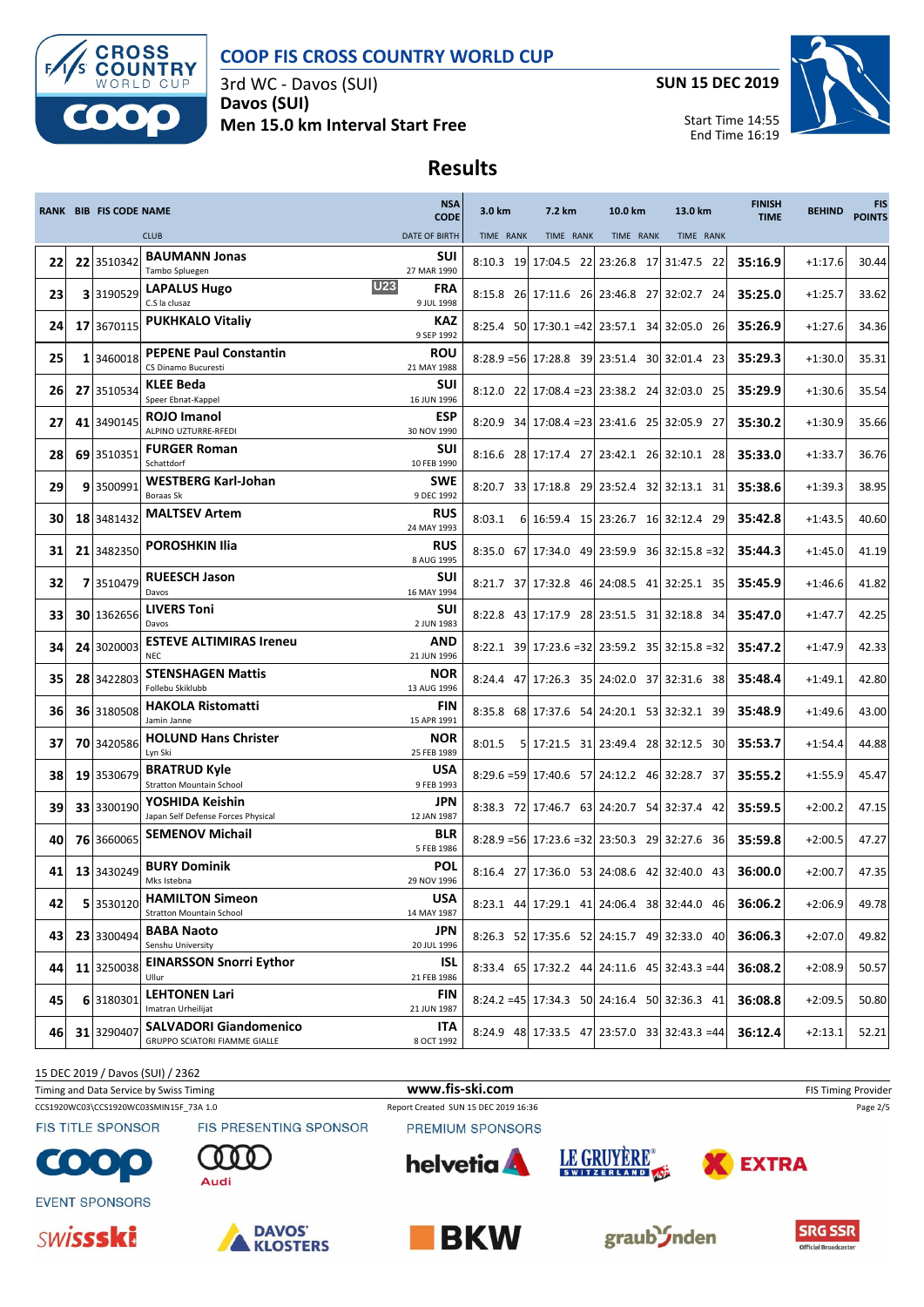

3rd WC - Davos (SUI) **Davos (SUI) Men 15.0 km Interval Start Free** **SUN 15 DEC 2019**



Start Time 14:55 End Time 16:19

# **Results**

|      | <b>RANK BIB FIS CODE NAME</b> |                                                               | <b>NSA</b><br><b>CODE</b>              | 3.0 km    | 7.2 km    | 10.0 km                                          | 13.0 km   | <b>FINISH</b><br><b>TIME</b> | <b>BEHIND</b> | <b>FIS</b><br><b>POINTS</b> |
|------|-------------------------------|---------------------------------------------------------------|----------------------------------------|-----------|-----------|--------------------------------------------------|-----------|------------------------------|---------------|-----------------------------|
|      |                               | <b>CLUB</b>                                                   | <b>DATE OF BIRTH</b>                   | TIME RANK | TIME RANK | TIME RANK                                        | TIME RANK |                              |               |                             |
| 47   | 55 3100268                    | <b>KENNEDY Russell</b><br>Canmore Nordic Ski Club             | <b>CAN</b><br>7 OCT 1991               |           |           | 8:21.9 38 17:26.9 37 24:06.5 39 32:46.6 47       |           | 36:17.3                      | $+2:18.0$     | 54.14                       |
| 48   | 67 3501259                    | <b>EKSTROEM Axel</b><br><b>IFK Mora SK</b>                    | SWE<br>3 MAY 1995                      |           |           | 8:28.2 = 53 17:37.9 55 24:12.8 47 32:50.2 48     |           | 36:19.6                      | $+2:20.3$     | 55.04                       |
| 49   | 64 3420994                    | <b>TOENSETH Didrik</b><br>Byaasen Il                          | <b>NOR</b><br>10 MAY 1991              |           |           | 8:22.3 40 17:24.3 34 24:07.6 40 32:53.4 49       |           | 36:25.4                      | $+2:26.1$     | 57.31                       |
| 50   | 59 3290446                    | <b>ZELGER Stefan</b><br>C.S. ESERCITO                         | <b>ITA</b><br>9 SEP 1995               |           |           | $8:15.7 = 24$ 17:30.1 = 42 24:10.9 44 32:55.1 50 |           | 36:28.6                      | $+2:29.3$     | 58.57                       |
| 51   | 25 3530532                    | <b>PATTERSON Scott</b><br>Alaska Pacific University Nordic Sk | <b>USA</b><br>28 JAN 1992              |           |           | 8:16.8 29 17:26.8 36 24:14.1 48 33:01.6 51       |           | 36:29.8                      | $+2:30.5$     | 59.04                       |
| 52   | 65 3180861                    | <b>MAEKI Joni</b><br>Pohti Skiteam                            | <b>FIN</b><br>24 JAN 1995              |           |           | 8:25.6 51 17:41.6 58 24:23.2 57 33:10.3 54       |           | 36:31.4                      | $+2:32.1$     | 59.67                       |
| 53   | 51 3150509                    | <b>KNOP Petr</b><br>Dukla Liberec                             | <b>CZE</b><br>12 MAY 1994              |           |           | 8:25.0 49 17:28.9 40 24:17.1 51 33:06.6 52       |           | 36:34.1                      | $+2:34.8$     | 60.73                       |
| 54   | 10 3510472                    | <b>BIELER Livio</b><br>Gardes-Frontiere                       | <b>SUI</b><br>15 APR 1993              |           |           | 8:33.0 63 17:58.8 71 24:42.6 69 33:17.7 60       |           | 36:36.1                      | $+2:36.8$     | 61.51                       |
| 55   | 4 3510510                     | <b>DANUSER Dajan</b><br>Vaettis                               | SUI<br>1 JAN 1996                      |           |           | 8:28.2 = 53 17:43.9 60 24:35.1 63 33:15.1 56     |           | 36:36.7                      | $+2:37.4$     | 61.75                       |
| 56   | 43 3150519                    | <b>FELLNER Adam</b><br>Fenix Ski team jesenik                 | <b>CZE</b><br>10 AUG 1993              |           |           | 8:36.1 69 17:40.3 56 24:23.3 58 33:10.7 55       |           | 36:39.3                      | $+2:40.0$     | 62.77                       |
| 57   | 14 3501297                    | <b>SANDSTROEM Bjoern</b><br>Piteaa Elit SK                    | SWE<br>17 FEB 1995                     |           |           | 8:17.4 31 17:32.3 45 24:09.7 43 33:07.3 53       |           | 36:40.8                      | $+2:41.5$     | 63.36                       |
| 58   | 63 3180436                    | <b>MIKKONEN Juho</b><br>Vuokatti Ski Team Kainuu              | <b>FIN</b><br>28 DEC 1990              |           |           | 8:44.5 81 18:04.2 74 24:48.0 71 33:24.4 66       |           | 36:41.2                      | $+2:41.9$     | 63.51                       |
| 59   | 8 3670078                     | <b>KLIMIN Olzhas</b>                                          | KAZ<br>30 AUG 1996                     |           |           | 8:31.2 61 17:44.6 61 24:22.4 55 33:15.5 57       |           | 36:43.5                      | $+2:44.2$     | 64.41                       |
| 60   | 81 3430233                    | <b>BURY Kamil</b><br>Mks Istebna                              | <b>POL</b><br>23 JUL 1995              |           |           | 8:36.2 70 17:51.8 66 24:32.3 61 33:17.2 59       |           | 36:43.9                      | $+2:44.6$     | 64.57                       |
| 61   | 57 3510417                    | <b>KAESER Erwan</b><br>Gardes-Frontiere                       | <b>SUI</b><br>8 JUN 1992               |           |           | 8:28.5 55 17:44.9 62 24:23.0 56 33:21.9 64       |           | 36:47.2                      | $+2:47.9$     | 65.87                       |
| 62   | 45 3510421                    | <b>DANUSER Marius</b><br>Vaettis                              | <b>SUI</b><br>8 JUN 1992               |           |           | 8:24.2 = 45 17:21.3 30 24:18.3 52 33:17.9 61     |           | 36:49.7                      | $+2:50.4$     | 66.85                       |
| 63   | 56 3220002                    | <b>MUSGRAVE Andrew</b><br>Huntly Nordic Ski Club/Roea IL      | <b>GBR</b><br>6 MAR 1990               |           |           | 8:29.0 58 17:49.5 64 24:40.9 68 33:19.7 62       |           | 36:49.8                      | $+2:50.5$     | 66.89                       |
| 64   | 34 3482119                    | <b>CHERVOTKIN Alexey</b>                                      | <b>RUS</b><br>30 APR 1995              |           |           | 8:33.1 64 18:16.1 78 24:53.0 74 33:23.2 65       |           | 36:49.9                      | $+2:50.6$     | 66.92                       |
| 65   | 61 3050159                    | <b>TRITSCHER Bernhard</b><br>SK Saalfelden-Salzburg           | AUT<br>25 APR 1988                     |           |           | 8:20.1 32 17:35.2 51 24:25.6 59 33:16.6 58       |           | 36:51.4                      | $+2:52.1$     | 67.51                       |
| 66   | 49 3290417                    | <b>FANTON Paolo</b><br>C.S. CARABINIERI SEZ. SCI              | ITA<br>26 OCT 1991                     |           |           | $8:22.4 = 41$ 17:33.8 48 24:27.8 60 33:20.7 63   |           | 36:53.9                      | $+2:54.6$     | 68.49                       |
| 67   | 20 3300373                    | MIYAZAWA Hiroyuki<br>JR East Ski Team                         | JPN<br>12 OCT 1991                     |           |           | 8:32.5 62 18:05.8 75 24:47.9 70 33:28.0 67       |           | 36:59.2                      | $+2:59.9$     | 70.57                       |
| 68   | 73 3501587                    | <b>BERGLUND Gustaf</b><br>IFK Mora SK                         | <b>U23</b><br><b>SWE</b><br>4 MAY 1998 |           |           | 8:42.1 78 17:57.5 70 24:36.5 65 33:31.0 68       |           | 37:01.4                      | $+3:02.1$     | 71.44                       |
| 69   | 15 3190353                    | <b>CHAUVIN Valentin</b><br>Haut Jura ski                      | <b>FRA</b><br>30 DEC 1995              |           |           | 8:22.4 = 41 17:59.0 72 24:32.7 62 33:35.7 69     |           | 37:02.9                      | $+3:03.6$     | 72.02                       |
| 70 I | 74 3270010                    | <b>MALONEY WESTGAARD Thomas</b>                               | IRL<br>10 OCT 1995                     |           |           | 8:40.0 77 17:55.3 68 24:39.4 67 33:45.6 70       |           | 37:16.2                      | $+3:16.9$     | 77.24                       |
| 71   | 72 3390167                    | <b>ALEV Alvar Johannes</b><br>Skiclub Joulu                   | <b>EST</b><br>29 SEP 1993              |           |           | 8:38.6 73 17:55.2 67 24:50.7 72 33:49.3 71       |           | 37:21.2                      | $+3:21.9$     | 79.20                       |

15 DEC 2019 / Davos (SUI) / 2362

CCS1920WC03\CCS1920WC03SMIN15F\_73A 1.0 Report Created SUN 15 DEC 2019 16:36 Page 3/5 Timing and Data Service by Swiss Timing **WWW.fis-Ski.com WWW.fis-Ski.com** FIS Timing Provider

Audi

**FIS TITLE SPONSOR** 

 $\bullet$ 

PREMIUM SPONSORS







**EVENT SPONSORS** 





FIS PRESENTING SPONSOR





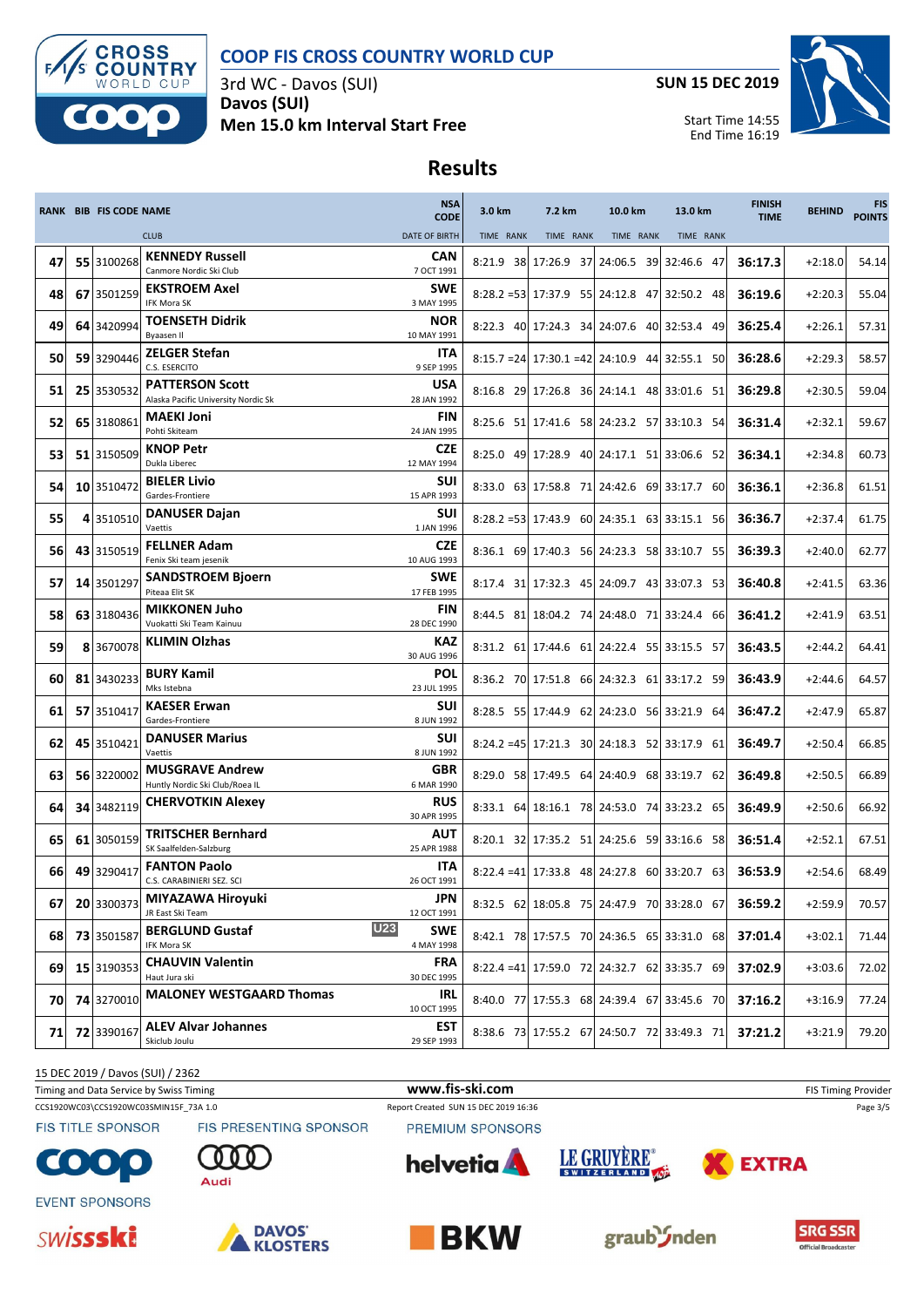

3rd WC - Davos (SUI) **Davos (SUI) Men 15.0 km Interval Start Free** **SUN 15 DEC 2019**



Start Time 14:55 End Time 16:19

# **Results**

|    |             | <b>RANK BIB FIS CODE NAME</b> |                                                       | <b>NSA</b><br><b>CODE</b>               | 3.0 km<br>7.2 km<br>10.0 km |           | 13.0 km                                      | <b>FINISH</b><br><b>TIME</b> | <b>BEHIND</b> | <b>FIS</b><br><b>POINTS</b> |        |
|----|-------------|-------------------------------|-------------------------------------------------------|-----------------------------------------|-----------------------------|-----------|----------------------------------------------|------------------------------|---------------|-----------------------------|--------|
|    | <b>CLUB</b> |                               | <b>DATE OF BIRTH</b>                                  | TIME RANK                               | TIME RANK                   | TIME RANK | TIME RANK                                    |                              |               |                             |        |
| 72 |             | 75 3670077                    | <b>DYUSSENOV Asset</b>                                | <b>U23</b><br><b>KAZ</b><br>15 JAN 1997 |                             |           | 8:43.4 79 17:55.4 69 24:37.9 66 33:58.0      | 74                           | 37:33.7       | $+3:34.4$                   | 84.11  |
| 73 |             | 71 3510513                    | <b>CAPELLI Marino</b><br>Davos                        | <b>SUI</b><br>24 FEB 1996               |                             |           | 8:29.6 = 59 18:03.5 73 24:54.6 75 33:59.7    | 75                           | 37:34.1       | $+3:34.8$                   | 84.26  |
| 74 |             | 77 3290611                    | <b>ROMANO Lorenzo</b><br>C.S. CARABINIERI SEZ. SCI    | <b>U23</b><br>ITA.<br>8 JUN 1997        |                             |           | 8:38.9 75 18:11.2 77 24:54.9 76 33:54.4 = 72 |                              | 37:35.2       | $+3:35.9$                   | 84.70  |
| 75 |             | 47 3670022                    | <b>VELICHKO Yevgeniy</b>                              | <b>KAZ</b><br>2 APR 1987                |                             |           | 8:34.8 66 17:51.5 65 24:52.1 73 33:54.4 = 72 |                              | 37:35.7       | $+3:36.4$                   | 84.89  |
| 76 |             | 88 3510377                    | <b>HEDIGER Jovian</b><br>Bex                          | <b>SUI</b><br>17 DEC 1990               |                             |           | 8:38.7 74 18:09.5 76 25:00.2 77 34:10.8 76   |                              | 37:38.5       | $+3:39.2$                   | 85.99  |
| 77 |             | 84 3220033                    | <b>CLUGNET James</b>                                  | <b>GBR</b><br>4 DEC 1996                |                             |           | 8:37.7 71 18:24.8 80 25:27.3 78 34:45.7      | - 77                         | 38:13.3       | $+4:14.0$                   | 99.64  |
| 78 |             | 78 3550114                    | <b>BIKSE Indulis</b><br><b>IB SKITEAM</b>             | <b>LAT</b><br>15 SEP 1995               |                             |           | 8:46.8 82 18:39.5 82 25:44.6 80 34:48.2 78   |                              | 38:22.8       | $+4:23.5$                   | 103.37 |
| 79 |             | 79 3430276                    | <b>HARATYK Mateusz</b><br>Nks Trojwies beskidzka      | U23<br><b>POL</b><br>27 MAY 1998        |                             |           | 8:44.4 80 18:18.2 79 25:40.4 79 34:55.0      | 79                           | 38:36.2       | $+4:36.9$                   | 108.63 |
| 80 |             | 80 3510361                    | <b>PRALONG Candide</b><br>Val Ferret                  | <b>SUI</b><br>24 SEP 1990               |                             |           | 8:39.9 76 18:34.7 81 25:45.8 81 35:02.2 80   |                              | 38:49.2       | +4:49.9 113.73              |        |
| 81 |             | 82 3520061                    | <b>AYCICEK Omer</b>                                   | <b>TUR</b><br>2 OCT 1995                |                             |           | 9:00.4 83 18:51.4 83 26:12.8 82 35:28.5      | 81                           | 39:14.5       | $+5:15.2$ 123.65            |        |
| 82 |             | 86 3390209                    | <b>RABAKUKK Karl Erik</b><br>Nomme Sportclub          | <b>EST</b><br>10 AUG 1997               |                             |           | 9:17.2 85 19:27.1 84 26:46.8 83 36:07.3      | 82                           | 39:47.2       | +5:47.9 136.48              |        |
| 83 |             | 83 3710044                    | <b>ERIC Strahinja</b><br>SK Sarajevo-Istocno Sarajevo | <b>U23</b><br><b>BIH</b><br>24 OCT 2000 |                             |           | 9:07.7 84 19:27.4 85 26:50.7 84 36:10.4 83   |                              | 39:54.0       | $+5:54.7$                   | 139.15 |
| 84 |             | 87 3040108                    | <b>POLLOCK Mark</b><br>Wangaratta Ski Club            | <b>AUS</b><br>24 MAR 1992               | 9:31.7                      |           | 86 20:03.2 86 27:40.1 85 37:35.5             | 84                           | 41:24.8       | $+7:25.5$                   | 174.77 |

| Did not Finished |  |                                                  |                           |                                 |  |  |  |  |
|------------------|--|--------------------------------------------------|---------------------------|---------------------------------|--|--|--|--|
|                  |  | 40 3290379 de FABIANI Francesco<br>C.S. ESERCITO | <b>ITA</b><br>21 APR 1993 | 8:21.3 36 17:41.7 59 24:36.1 64 |  |  |  |  |
|                  |  | 60 3420228 SUNDBY Martin Johnsrud<br>Roea IL     | <b>NOR</b><br>26 SEP 1984 | $8:15.7 = 24$ 17:27.6 38        |  |  |  |  |

| Did not Start |                                                                |             |  |  |  |
|---------------|----------------------------------------------------------------|-------------|--|--|--|
|               | 29 3530496 NORRIS David<br>Alaska Pacific University Nordic Sk | <b>USA</b>  |  |  |  |
|               |                                                                | 12 DEC 1990 |  |  |  |
|               | 85 3560101 SIMENC Miha                                         | <b>SLO</b>  |  |  |  |
|               | <b>TSK Logatec</b>                                             | 21 DEC 1995 |  |  |  |

| <b>WEATHER</b> | <b>SNOW CONDITION</b> | <b>TEMPERATURES</b> | <b>COMPETITORS / NSA</b> |                |                     |            |            |            |            |     |
|----------------|-----------------------|---------------------|--------------------------|----------------|---------------------|------------|------------|------------|------------|-----|
|                |                       | <b>AIR</b>          | SNOW                     | <b>ENTRIES</b> | <b>RANKED</b>       | <b>DNS</b> | <b>DNF</b> | <b>DSQ</b> | <b>DQB</b> | LAP |
| Few clouds     | Hard                  | $-1.0^{\circ}$ C    | $-19°C$<br>ر<br>È        | 128<br>88      | 84/27<br>$\epsilon$ |            |            | 0/0        | 0/0        | 0/0 |

15 DEC 2019 / Davos (SUI) / 2362

Timing and Data Service by Swiss Timing **WWW.fis-Ski.com WWW.fis-Ski.com** FIS Timing Provider

**FIS TITLE SPONSOR** 

 $\bullet$  ,  $\bullet$ 

CCS1920WC03\CCS1920WC03SMIN15F\_73A 1.0 Report Created SUN 15 DEC 2019 16:36 Page 4/5 PREMIUM SPONSORS











Audi

FIS PRESENTING SPONSOR